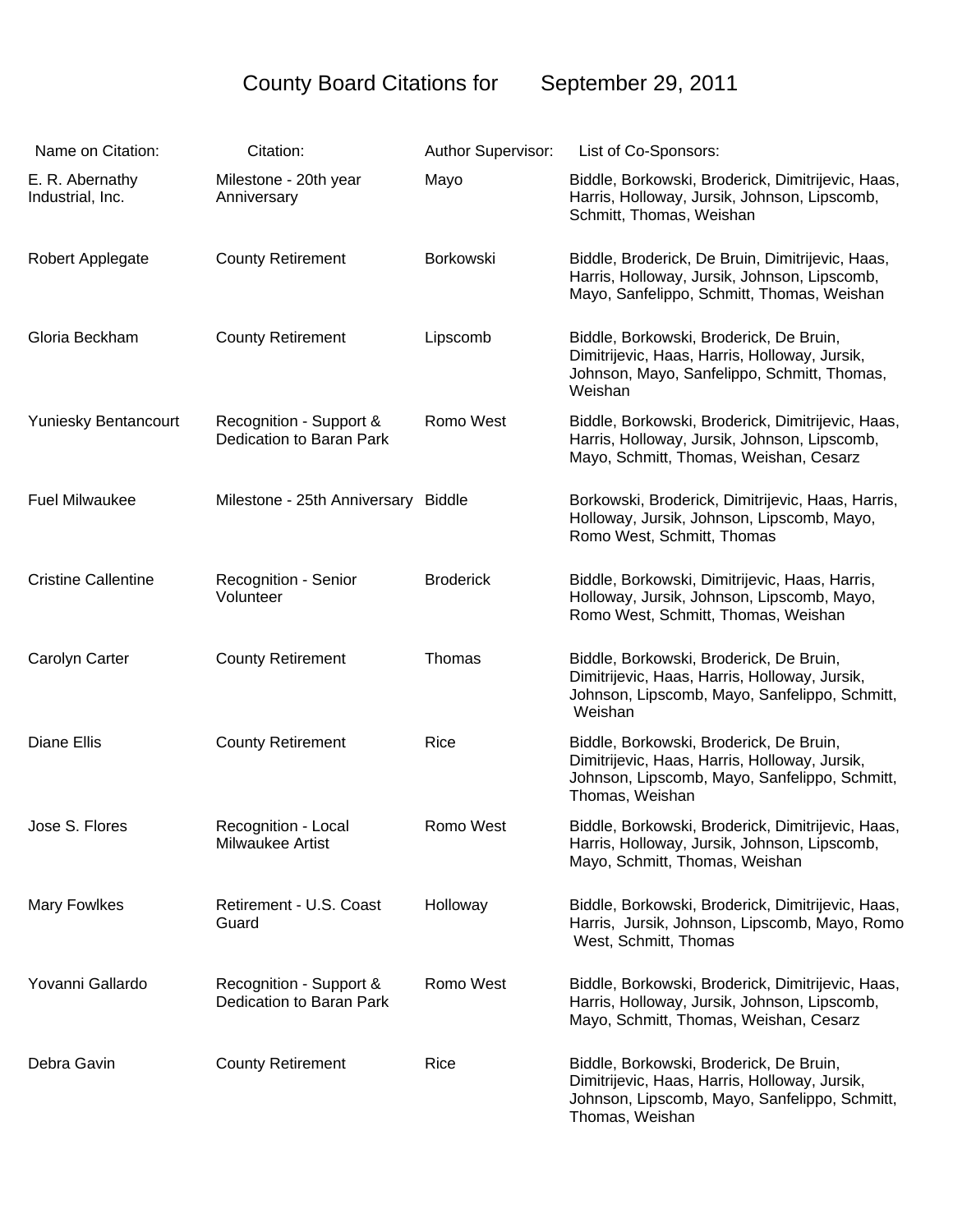## County Board Citations for September 29, 2011

| Name on Citation:            | Citation:                                                                                          | Author Supervisor: | List of Co-Sponsors:                                                                                                                                         |
|------------------------------|----------------------------------------------------------------------------------------------------|--------------------|--------------------------------------------------------------------------------------------------------------------------------------------------------------|
| Cecilia Gore                 | Recognition - Milwaukee<br><b>Brewers Community</b><br>Foundation                                  | Romo West          | Biddle, Borkowski, Broderick, Dimitrijevic, Haas,<br>Harris, Holloway, Jursik, Johnson, Lipscomb,<br>Mayo, Schmitt, Thomas, Weishan, DeBruin,<br>Cesarz      |
| Laura Haugen                 | Commendation - Park<br>worker who assisted with<br>delivery of child outside of<br>Kosciuszko Park | Romo West          | Biddle, Borkowski, Broderick, Dimitrijevic, Haas,<br>Harris, Holloway, Jursik, Johnson, Lipscomb,<br>Mayo, Schmitt, Thomas, Weishan                          |
| Alderman Ashanti<br>Hamilton | Acheivement - Educational<br>Program "Be the Change"                                               | <b>Biddle</b>      | Borkowski, Broderick, Dimitrijevic, Haas, Harris,<br>Holloway, Jursik, Johnson, Lipscomb, Mayo,<br>Romo West, Schmitt, Thomas                                |
| Gabriella Havas              | <b>County Retirement</b>                                                                           | Sanfelippo         | Biddle, Borkowski, Broderick, De Bruin,<br>Dimitrijevic, Haas, Harris, Holloway, Jursik,<br>Johnson, Lipscomb, Mayo, Schmitt, Thomas,<br>Weishan             |
| <b>Holly Hepp</b>            | <b>County Retirement</b>                                                                           | Sanfelippo         | Biddle, Borkowski, Broderick, De Bruin,<br>Dimitrijevic, Haas, Harris, Holloway, Jursik,<br>Johnson, Lipscomb, Mayo, Schmitt, Thomas,<br>Weishan             |
| Teresita Juan                | <b>County Retirement</b>                                                                           | Rice               | Biddle, Borkowski, Broderick, De Bruin,<br>Dimitrijevic, Haas, Harris, Holloway, Jursik,<br>Johnson, Lipscomb, Mayo, Sanfelippo, Schmitt,<br>Thomas, Weishan |
| Karla Kazianka               | <b>County Retirement</b>                                                                           | Rice               | Biddle, Borkowski, Broderick, De Bruin,<br>Dimitrijevic, Haas, Harris, Holloway, Jursik,<br>Johnson, Lipscomb, Mayo, Sanfelippo, Schmitt,<br>Thomas, Weishan |
| Rosalia Natita Negron        | Recognition - child born<br>outside of Kosciuszko Park                                             | Romo West          | Biddle, Borkowski, Broderick, Dimitrijevic, Haas,<br>Harris, Holloway, Jursik, Johnson, Lipscomb,<br>Mayo, Schmitt, Thomas, Weishan                          |
| David Ostrowski              | <b>County Retirement</b>                                                                           | Borkowski          | Biddle, Broderick, De Bruin, Dimitrijevic, Haas,<br>Harris, Holloway, Jursik, Johnson, Lipscomb,<br>Mayo, Sanfelippo, Schmitt, Thomas, Weishan               |
| <b>Nestor Rodriguez</b>      | Commendation - Park<br>worker who assisted with<br>delivery of child outside of<br>Kosciuszko Park | Romo West          | Biddle, Borkowski, Broderick, Dimitrijevic, Haas,<br>Harris, Holloway, Jursik, Johnson, Lipscomb,<br>Mayo, Schmitt, Thomas, Weishan                          |
| Lesley Schwartz-Nason        | <b>County Retirement</b>                                                                           | Rice               | Biddle, Borkowski, Broderick, De Bruin,<br>Dimitrijevic, Haas, Harris, Holloway, Jursik,<br>Johnson, Lipscomb, Mayo, Sanfelippo, Schmitt,<br>Thomas, Weishan |